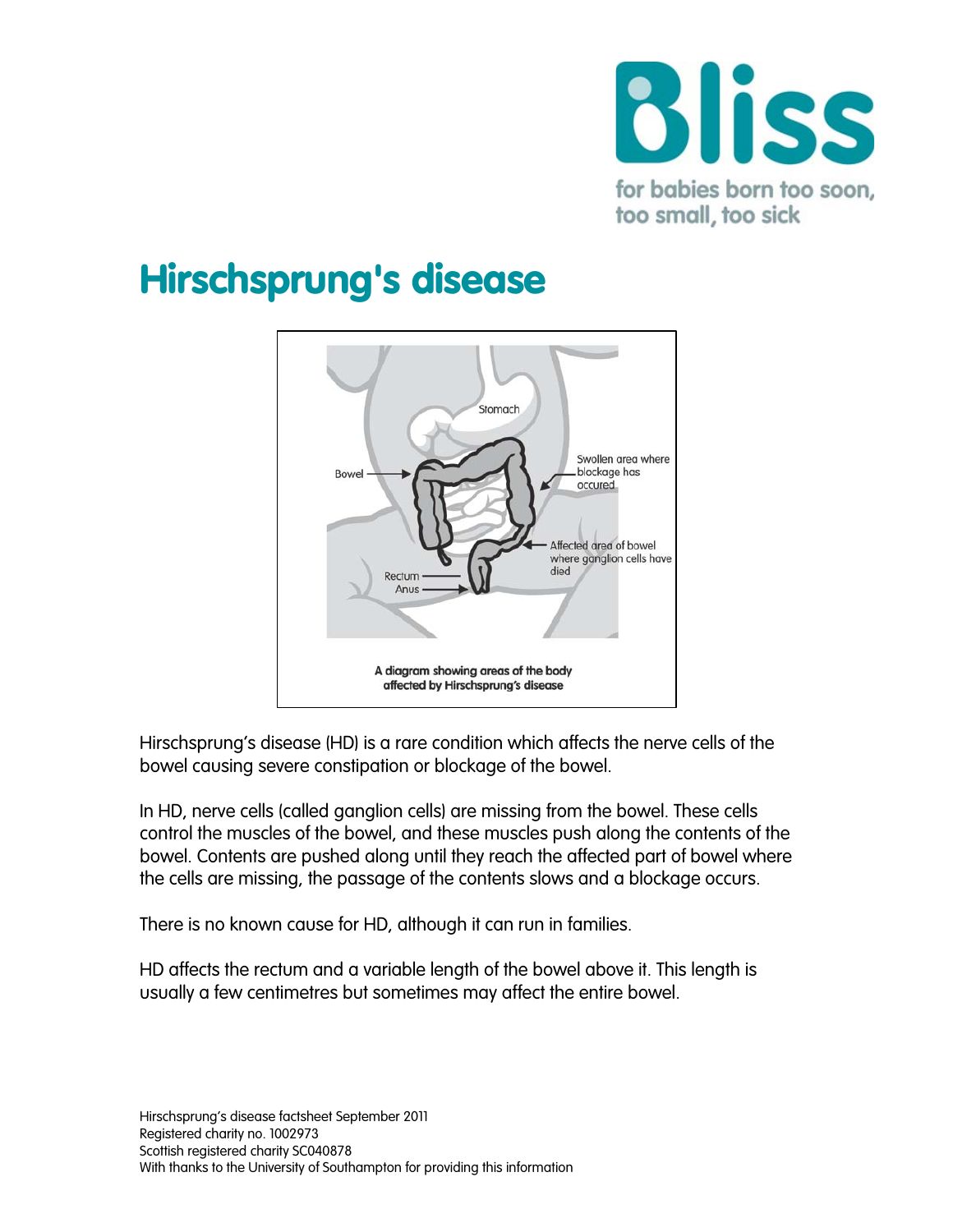## What are the symptoms of Hirschsprung's disease?

There is normally a delay in your baby passing meconium (black sticky stool normally passed within 24-hours of delivery).

Many babies with HD display symptoms at around three days of age, having never had their bowels open. Your baby may be reluctant to feed and may vomit green fluid, called bile, which would normally pass through the bowel.

Your baby may be uncomfortable because of constipation and trapped air in the bowel. The stomach may become swollen. Sometimes the bowels become inflamed and a very serious infection called [enterocolitis](http://www.suht.nhs.uk/OurServices/Childhealth/Neonatalsurgery/Conditionswetreat/HirschsprungsDisease.aspx#Enterocolitis) can develop.

## What is the initial treatment?

- Milk feeds will be stopped.
- A tube will be passed through the nose into the stomach to drain away any fluid and air collecting in the bowel.
- Fluids will be given through a drip inserted into a vein.
- Your baby will need to have regular bowel washouts to decompress the bowel and reduce discomfort. Usually the washouts will need to be done once or twice every day and will take 20-30 minutes.

Bowel washouts empty the lower bowel of air and stool and reduce the risk of enterocolitis developing. Occasionally the stomach cannot be emptied adequately by washouts. Your baby would then need an operation to ensure that the bowel remains decompressed.

#### How is Hirschsprung's disease diagnosed?

An x-ray of your baby's stomach will show swollen or enlarged bowels. The only way to test your baby for HD is by taking a sample of tissue from your baby's anus by inserting a lubricated instrument. This is called a 'rectal suction biopsy'. The sample is sent to the laboratory for examination.

Sometimes, following a rectal suction biopsy, bleeding occurs from the biopsy site. If this happens the blood will be passed through the anus into the nappy. Any bleeding is usually minimal and stops within 24-hours of the biopsy. Bowel washouts are continued while waiting for the results of the rectal suction biopsy. They will be continued if HD is confirmed until the major operation for HD is performed.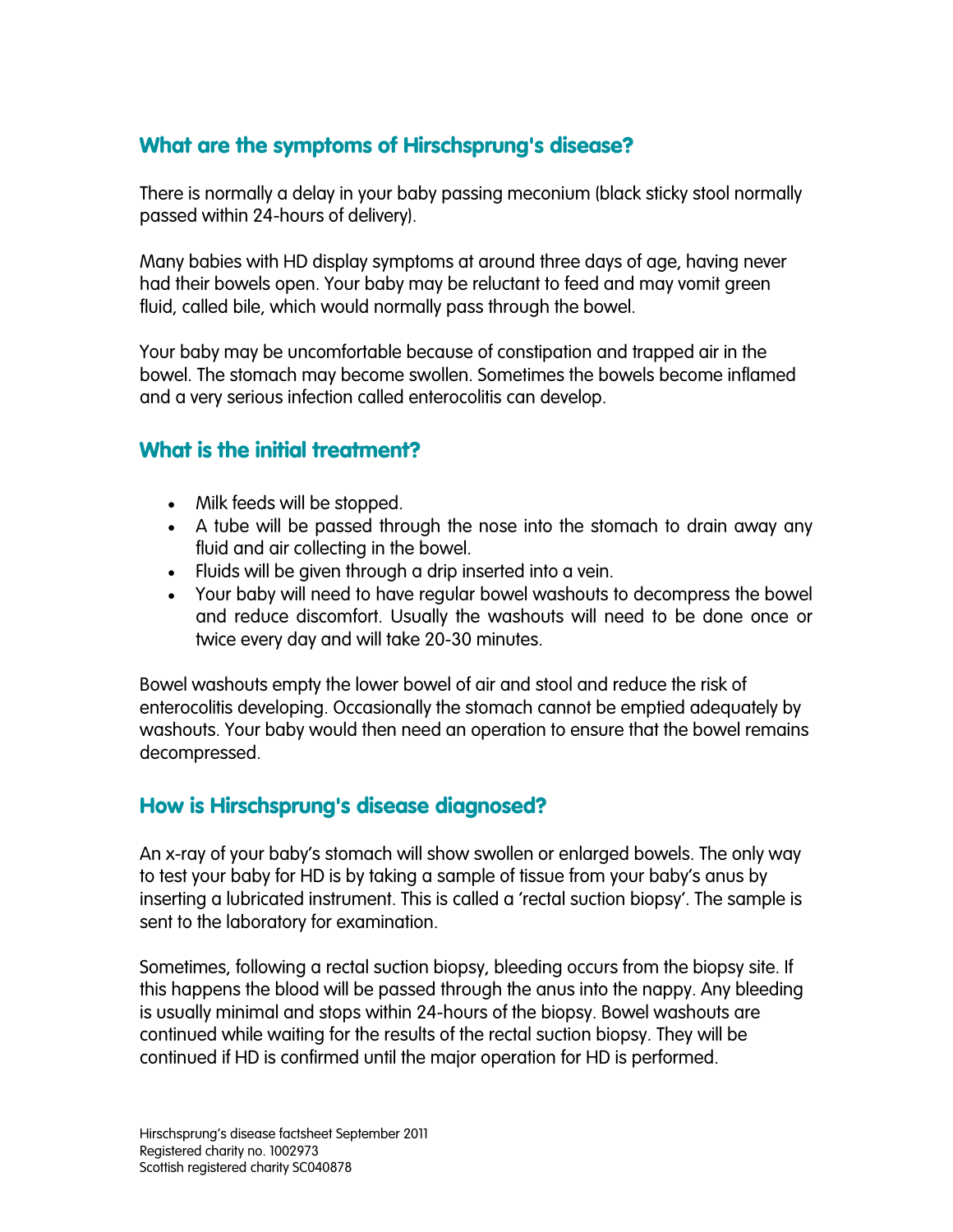### Is there any treatment while awaiting corrective surgery?

Your baby may need to remain in hospital while having bowel washouts and waiting for surgery. Sometimes your baby may go home and return to hospital daily for the washouts, or community nurses may do the washouts at your home. During this time your baby should be able to feed normally.

While awaiting surgery your baby remains at risk of developing enterocolitis.

## What is enterocolitis?

Enterocolitis is an infection of the large bowel and is a potentially very serious complication of HD. It is treated with antibiotics given through a drip and regular bowel washouts.

#### What are the symptoms of enterocolitis?

- Swollen stomach
- Reluctance to feed
- Vomiting this may be green in colour
- Explosive, watery stools
- A high temperature
- Dehydration (baby is pale and floppy)

Enterocolitis can occur both before and after surgery but the risk after surgery is much less. If you are at all concerned about your baby please seek medical advice urgently.

For more information, see our *Necrotising enterocolitis (NEC)* factsheet.

#### Corrective surgery

An operation called a 'pull through' is usually performed when your baby is a few weeks or months old. It involves taking out the part of the bowel affected by HD and connecting the healthy bowel to the anus. Sometimes this can be done using keyhole surgery.

#### What are the long term effects of Hirschsprung's disease?

Many babies with HD suffer with long term problems such as diarrhoea, constipation, soiling and abdominal pain and you may find that your child takes longer to toilet train. Follow up appointments will usually occur on a regular basis for some years.